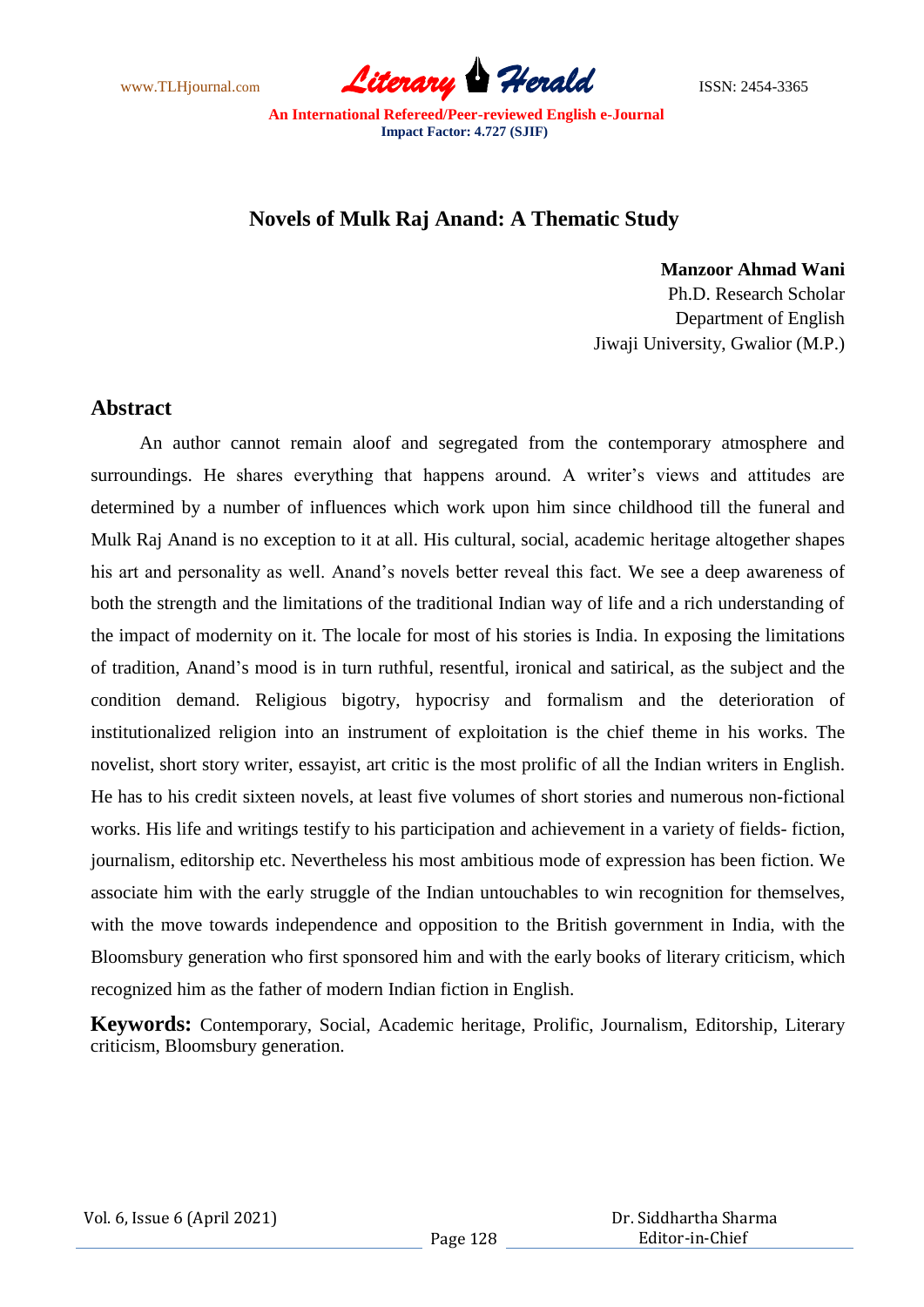www.TLHjournal.com **Literary Herald Herald** ISSN: 2454-3365

Mulk Raj Anand was a distinguished writer, editor, critic, journalist and political activist, famous for his portrayal of the lives of the poorer castes in traditional Indian society. Born in Peshawar, now in Pakistan on 12<sup>th</sup> December 1905 and died on 28<sup>th</sup> September 2004 in Pune, India at the age of 98. He has to his credit sixteen novels, at least five volumes of short stories, and many non-fictional works. His life and writings testify to his participation and achievement in a variety of fields- fiction, journalism, editorship etc. Nevertheless his most ambitious mode of expression has been fiction. We associate him with the early struggle of the Indian untouchables to win recognition for themselves, with the move towards independence and resistance to the British government in India, with the Bloomsbury generation who first sponsored him, and with the early books of literacy criticism, which recognized him as the father of modem Indian fiction in English. He was awarded International Peace Prize for promoting peace among the nations through his literary work in 1952. In the same year, he visited China as a member of an Indian delegation. He visited Australia in 1961 and attended Australian Peace Conference in Melbourne. He was also awarded 'Sahitya Academy Award' for his novel *Morning Face* in 1972.

Mulk Raj Anand's life may easily be divided into three periods: the early years in India, 1905- 1925, the years abroad, 1925-1945 and the later years in India 1945 to the present day. According to Saros Cowasjee this division is not arbitrarily based on his principal periods of residence, but has the merit of corresponding with his literary career. He maintains that the first period reveals the various strands that go into shaping his mind and the influences that later bear upon his writing. The second period is concerned with Anand's great effort to become a novelist and the success that led him to be rated as the leading Indian novelist. It includes his association with the writers of the thirties and his work with the B.B.C. and also his fight for India's freedom on the one hand and against Fascism, on the other. The third period, which includes his finest literary achievement i.e. *Private Life of an Indian Prince –* is disappointing. In this time his fiction falls short of his earlier achievements. This time is, however, notable for Anand's headlong plunge into the social and cultural life of India and especially his founding and editing of the art magazine, Marg. Anand, like Lawrence, Gorky, and Eric Gill, believes that the work of a creative writer is always inspired by a mission: a powerful attack on the evils of life like hypocrisy, cruelty, insensitivity etc. and an advocacy of love and compassion which make human life nobler and more contented. The novel, Anand affirms, neither states a case, nor suggests practical solutions of certain problems, nor offers a direct exhortation. It mainly

Vol. 6, Issue 6 (April 2021)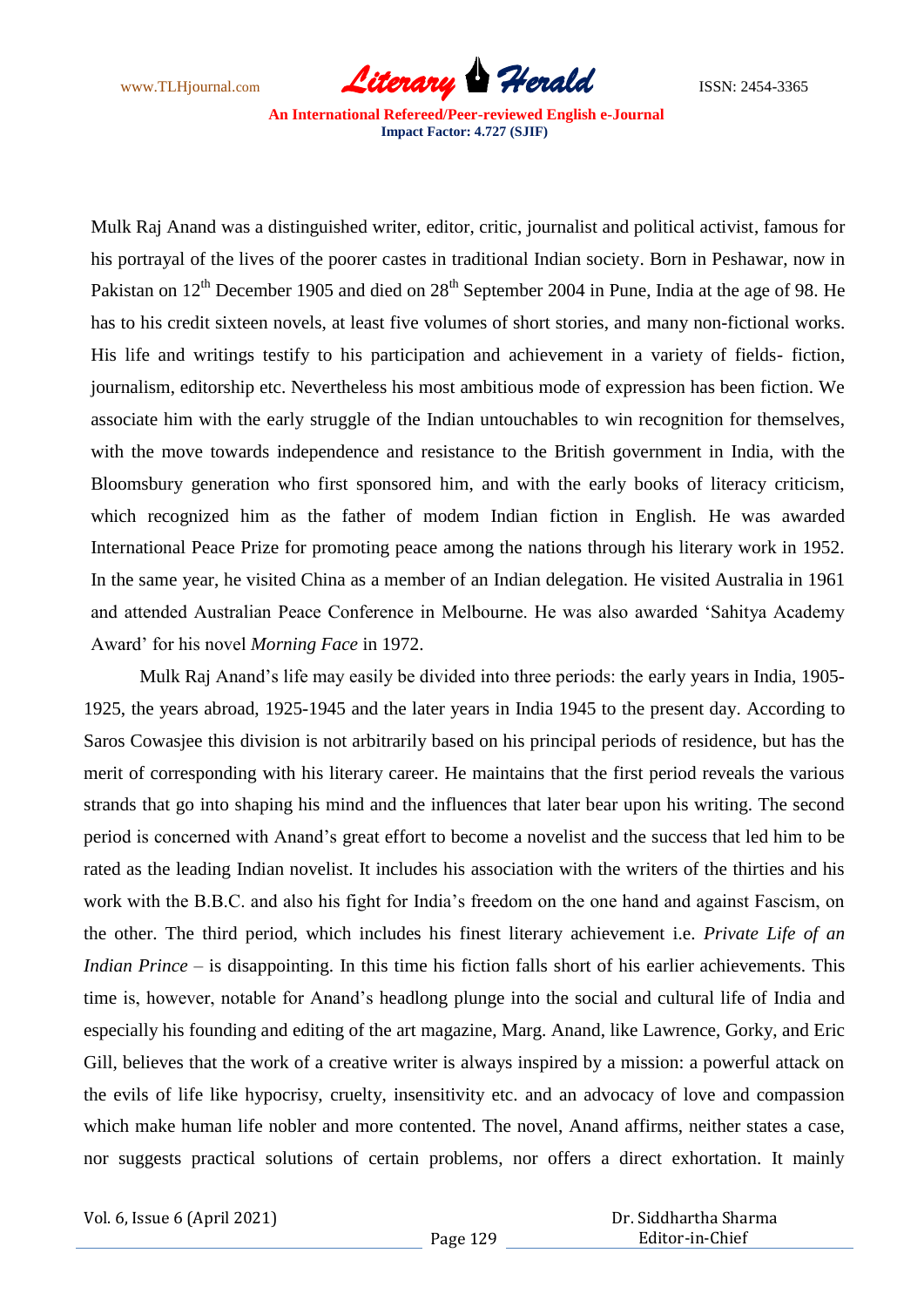www.TLHjournal.com *Literary Herald*ISSN: 2454-3365

interprets the problems related to man's destiny. It must be concerned with the core of the problems of its time, with the tragedy of man. The purpose of this paper is to focus on and to explore with new approach the various themes of the works of Mulk Raj Anand which were the results of the suffering, misery and wretchedness of the poor. The feudal lords, capitalists and industrialists were the main factors behind the sufferings of the downtrodden during that time. Mulk Raj Anand had an insightful mind to turn towards the suffering humanity and he advocated for their welfare in most of his works. Individual's search for freedom is one of the main themes of Anand's fictional works. Munoo in *Coolie*, Bakha in *Untouchable* and Gangu in *Two Leaves and a Bud* suffer at the hands of the Britishers as well as the powerful Indians.

The theme of exploitation is evident in Anand's famous novel *Two Leaves and a Bud.* The novel is the tragic story of Gangu, a Punjabi peasant. He loses his inherited property owing to debt and is forced in old age to indenture himself, his wife and his two children as laborers in a British owned tea plantation in Assam. Little does he know that he is only jumping from the frying pan into the fire. After being fleeced by the Indian money lender Seth Badri Dass, he is now going to be thoroughly exploited by the whole capitalistic machinery geared up in the Macpherson tea estate in the Assam.

Gangu is allured to the plantation by the wonderful promises made by Sardar Buta who recruits laborers, the greatest temptation dangled before the victim being the possibility of receiving a plot of land free of charge - a temptation which the peasant with his roots firmly embedded in the soil can never resist. Once he reaches the Estate, the promised land too turns out to be a prison with no bars but 'nevertheless an unbreakable jail'. The tea plantation is a world within a world that is more a prison as Narain, a coolie tells Gangu:

> I suppose it was in our kismet. But at home it was like a prison and here it is slightly worse. First water, afterwards mire! This prison has no bars, but it is nevertheless an unbreakable jail (Anand 1998: 38-39).

Being paid very insufficient wages, and compelled to live in unhealthy conditions, Gangu and his wife fall a prey to disease. Eventually Gangu's wife dies unable to bear the pain of the disease, malaria. As if the cup of misery of Gangu is not enough, Leila, daughter of Gangu found picking the tea leaves along in a bush falls in the lewd eyes of Reggie Hunt, a womanizer working as Assistant Manager in the estate. He chases her and tries to rape Leila and when Gangu intervenes Reggie shoots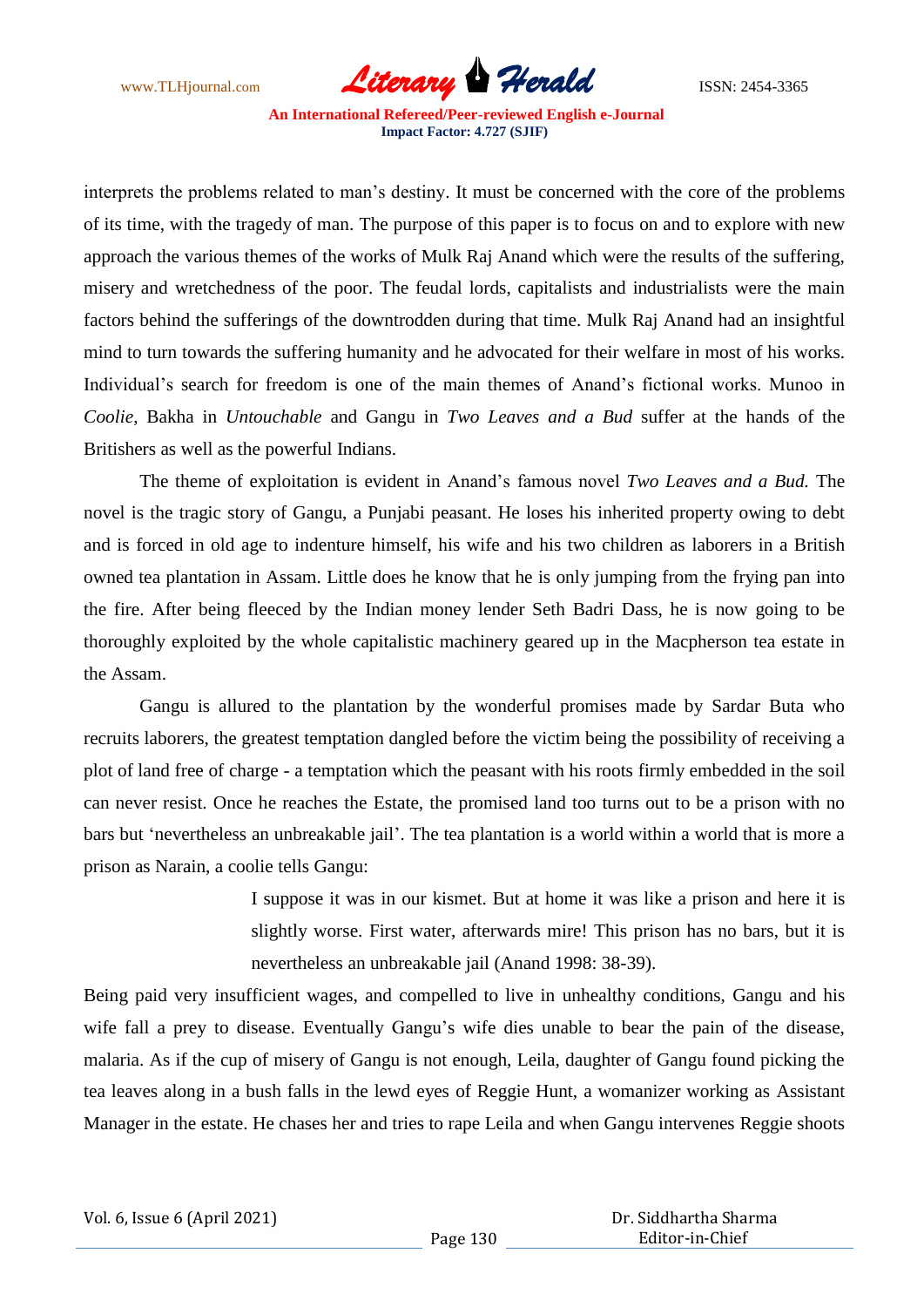www.TLHjournal.com *Literary Herald*ISSN: 2454-3365

him down and flees the place. Gangu comes to the plantation to start a new life, but he ends up by losing his life. Pilgrimage of suffering on the earth being over he leaves the world.

*Two Leaves and a Bud was* followed by a group of three novels - *The village, Across the Black Waters,* and *The Sword and the Sickle* - dealing with the boyhood, youth and early manhood of Lal Singh. The trilogy is perhaps the most realistic study of the individual in terms of the traditional social values and the new socialist forces. In these three novels, Anand has dealt with, the theme of tradition versus modernity on a much more extensive scale. The thematic significance of the trilogy mainly lies in the protagonist's rebellion against the conventional social values. In *The village,* we get first of all a different stage on which the action takes place. We are no more confronted with the lowest strata of society but with the small community of a Punjab village. The protagonist of the trilogy is a Punjabi young man Lal Singh who, unlike passive Munoo and ineffectual Gangu, is a fiery rebel against old values. The village is a vivid representation of life in a typical Punjab village, Nadpur during the early decades of the twentieth century, seen through the eyes of young Lal Singh. The village presented here is still in the grip of poverty and hunger, ignorance and superstition. But there is also a hint at Anand's faith in the eventual awakening and emancipation of peasantry, easily discoverable in the dashing rebellious character of the hero who fights against all hypocrisy and tries to emerge into a richer and more honest world.

Therefore we clearly notice that Anand in *The Village* trilogy, shows the evils of superstition, orthodoxy and war. In these works he displays that superstition, belief in Karma, religious fundamentalism and fanaticism are enemies of good social life. They should be totally removed from the mind of the people by rational thinking. In his opinion, war is the greatest plague that can affect humanity. It destroys not only states and families but also international harmony and world peace. In short we can say *The Village* is perhaps the most rounded portrait of village and rural life that the Indian novel in English offers us. Throughout the novel, the protagonist, Lal Singh remains an entirely dissatisfied person, making several abortive attempts to bring about social revolution against age-long traditional mores.

In the novel, *Untouchable* Mulk Raj Anand has introduced one of his major themes, the theme of tradition versus modernity. The novel is story of a caste sweeper boy who leaves his home early in the morning with the alarming words of his old father Lakha, the Zamadar or the head of the sweepers in the cantonment of Bulashah. Bakha, the central protagonist of novel lives in the dungeon, no better than the work he performs.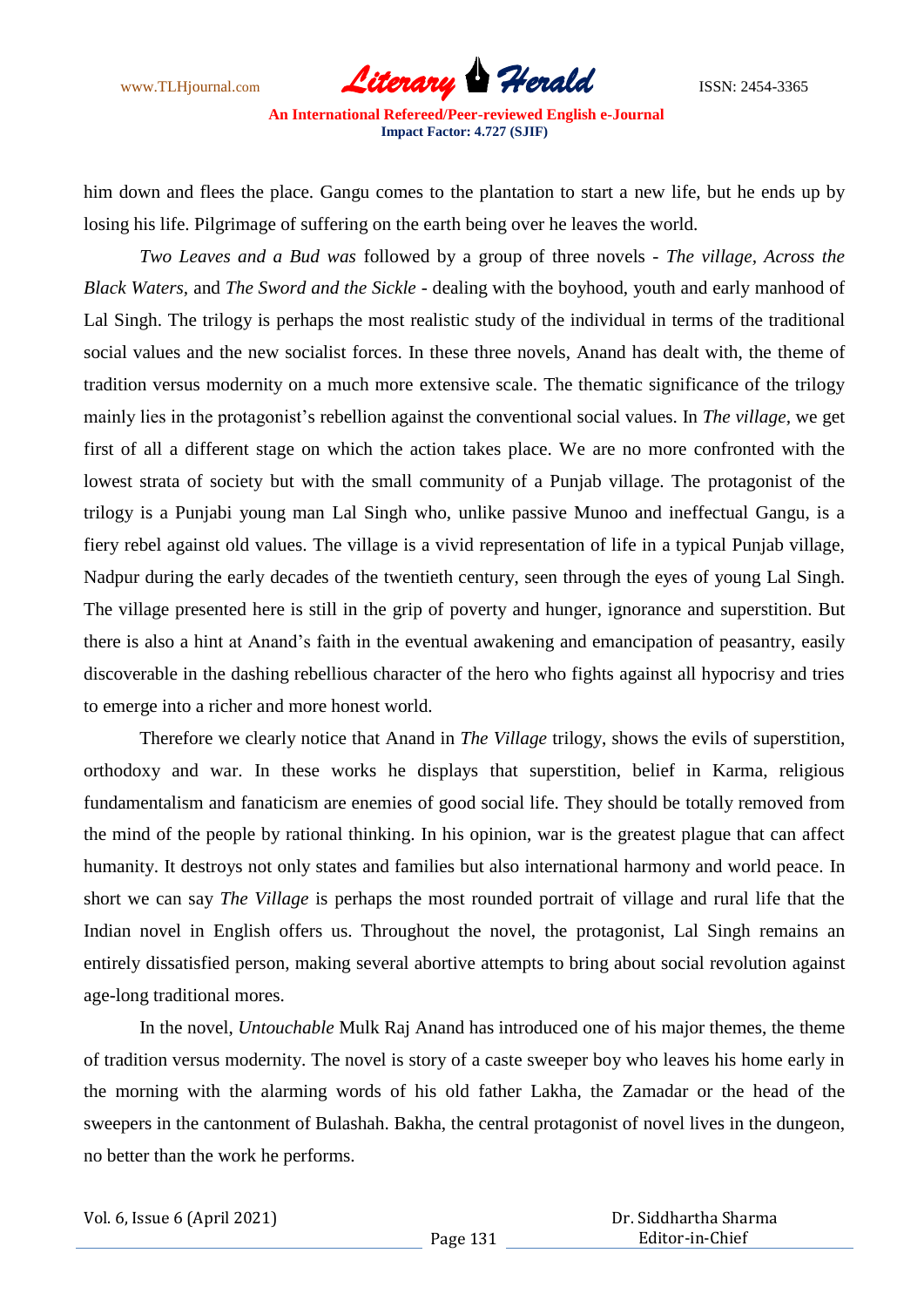www.TLHjournal.com *Literary Herald*ISSN: 2454-3365

To Bakha, every second seemed an endless age of woe and suffering. His whole demeanour was concentrated in humility, and in his heart there was a queer stirring (Anand 2001: 40-41).

The author employs the stream of consciousness technique to reveal the mental state of Bakha. It is not only the day of the mechanical time from dawn to dusk, but it is the story of the generations together that they have been suffering. The whole life sketch has been drawn sympathetically. Through this novel Mulk Raj Anand draws our mind towards a number of questionable customs and social ways of the Hindu Society of the thirties, mainly the caste system. It makes us aware of the various troubles of the untouchables who are exploited, underfed and oppressed by the upper strata of our society. This orthodox social system made Anand's principles paint the picture of caste ridden society, having been divided since very old times, on the basis of caste, into four sections—Brahmins, Kshatriyas, Vaishyas and Sudras. Through Bakha's character, Anand hits at the evils of the society and at the same moment he reveals his great concern for social justice.

Mulk Raj Anand's writing presents him as a writer of commitment to his subject and philosophy. He is lacking in what John Keats calls 'Negative Capability'. Anand takes sides with the poor folk of India whose poverty, wretchedness and hunger he portrays with social anger. It is impossible not to note this commitment to his philosophy of humanism and socialism in his farreaching novels like *Untouchable* and *Coolie*. Even after independence, various problems have not been solved. His choice of theme of exploitation, oppression and marginalization of a section of the society by another section of the same society under the pretext of birth, religion, caste and his choice of characters from among the under drop of the society like a coolie, an untouchable, an indentured laborer and his fictional technique of affirming stark realism go but to prove his earnest commitment to the cause of the poor and the oppressed like Bakha, Munoo and Gangu. Anand has presented through his fiction the real India with all her ugliness, squalor, dirt and suffering with artistic success.

> Munoo felt that he would die with the misery of not knowing what he wanted. That he wanted something, he knew. But what, he did not know. He rose. Piari patted him on the head. The boy was weeping bitterly as he rushed out. He returned from the street of pleasure, long after midnight, through the sleepless Bombay streets, where the eternally homeless coolies squatted, slept, moaned and gossiped, outside closed shops, pale and ghastly under the glare of gas lights (Anand 1993: 2014).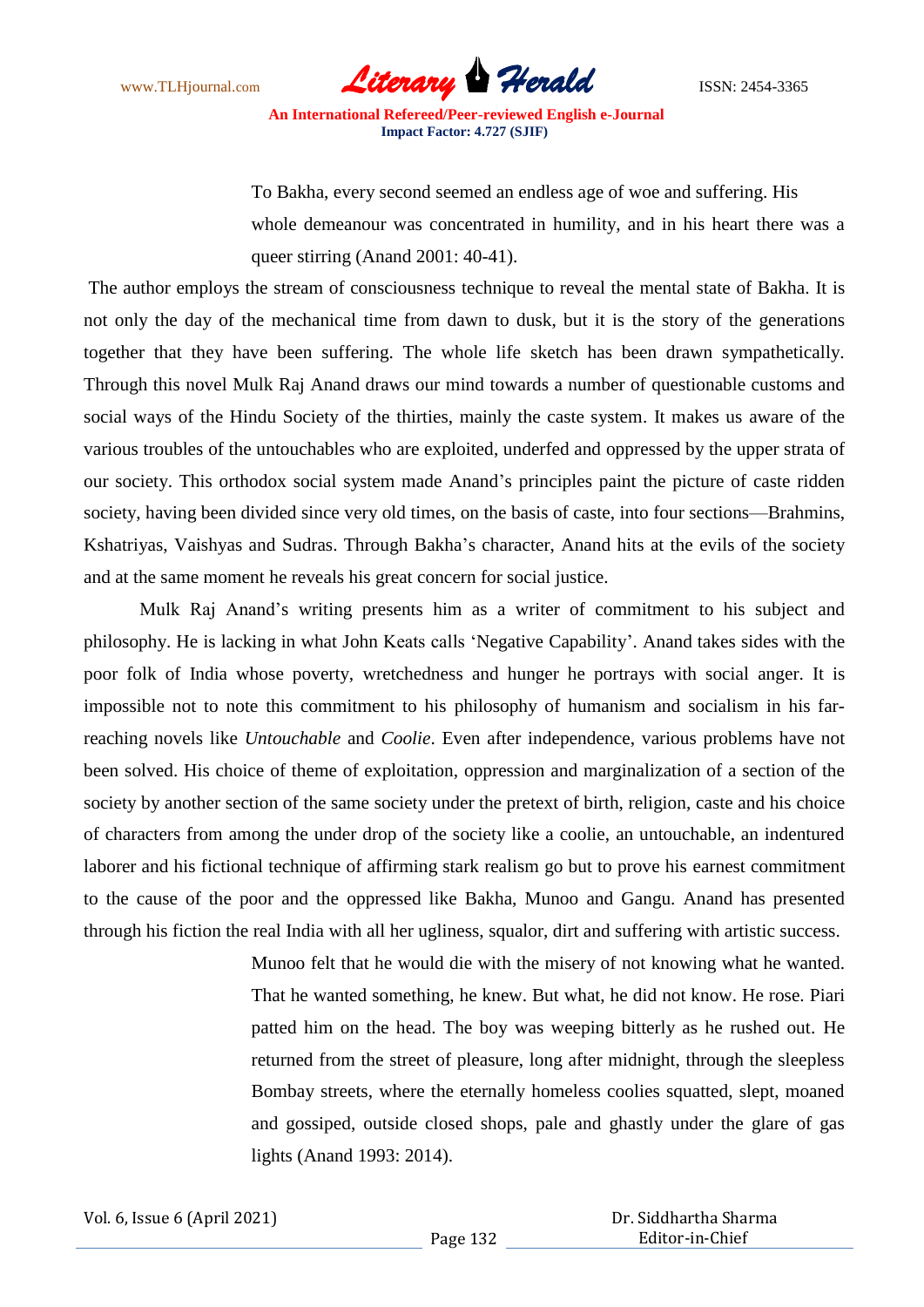www.TLHjournal.com **Literary Herald Herald** ISSN: 2454-3365

The novel C*oolie* as we know is one classic example of the story of the deprived class of the society and of the exploited people who cannot even make both ends meet. It reveals the callous and degrading treatment that the poor Munoo gets at the hands of the socially, economically and politically affluent and higher classes of Indian society and how he copes with all circumstances alone.

Indian English novelists have brilliantly depicted contemporary political situation in their works. Anand too deals with the political theme in the *Sword and the Sickle, Private Life of an Indian Prince and Death of a Hero.* Anand could not distance himself away from the political scene of India. He writes about contemporary politics more or less as Anthony Trollope wrote about the British parliamentary politics of his day making minor adjustments in order to catch the spirit of the movement. As an author of political novels Anand was influenced by European political ideologies, especially those of Vladimir Lenin, Leo Tolstoy and Karl Marx. Though he never actively participated in politics, he was a great supporter of Leftist Peace Movements.

In almost all his novels, from *Untouchable* to *The Bubble*, man is the central figure. All his novels are novels of accountability, of involvement, of creative tension and its resolution, of profound humanism and moral values. Mulk Raj Anand's major aim is to reveal perfect humanistic vision of life. As the pioneer and exponent of nativization technique, Anand enjoys an outstanding position. Anand employs fictional technique as a means of communicating his humanistic vision of life. He adopts the epical or dramatic or episodic or picaresque form as his subject demands. He expresses his view that, every theme requires its own form, technique and skill. One cannot accept the conventional forms of another literature or classics in newer situations. From the above discussed facts, it can be said that Mulk Raj Anand has used his imagination and creative skill to transform facts into fictions to present a realistic vision of life. He has organized his material with great care and skill. His novels definitely evince a thematic unity. Mulk Raj Anand's literary contributions map the pre-independence and modern India. His novels universalize issues which concern every man and every region. He produces a tragic vision of life but also finds resolutions to the problems it presents. In his works he envisions a world permeated with love and good will.

In conclusion we can say that Mulk Raj Anand's main concern is social justice. All his heroes are victims of the age-old customs and traditions in Indian society. Their passive suffering generates sympathy for them in the hearts of the readers. This sympathy compels us to think for a change in society and at the same time guarantee justice to all the sections of people living in this society. Thus